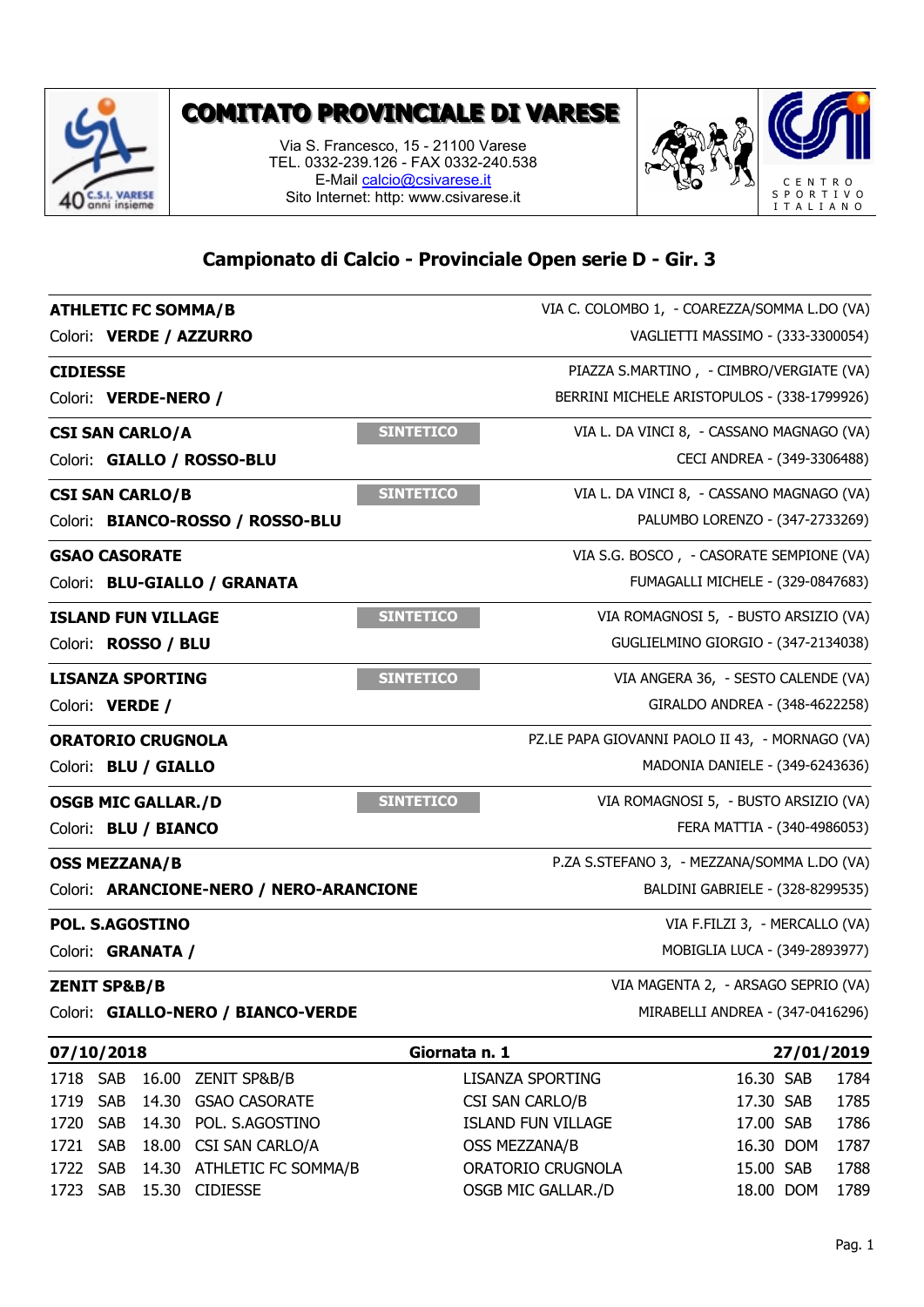|              | 14/10/2018                  |           |                                                | Giornata n. 2                      | 03/02/2019             |            |              |
|--------------|-----------------------------|-----------|------------------------------------------------|------------------------------------|------------------------|------------|--------------|
| 1724         | <b>SAB</b>                  | 15.00     | <b>ORATORIO CRUGNOLA</b>                       | OSGB MIC GALLAR./D                 | 18.00 DOM              |            | 1790         |
| 1725         |                             | DOM 16.30 | OSS MEZZANA/B                                  | <b>ATHLETIC FC SOMMA/B</b>         | 14.30 SAB              |            | 1791         |
| 1726         | <b>SAB</b>                  | 17.00     | <b>ISLAND FUN VILLAGE</b>                      | CSI SAN CARLO/A                    | 18.00 SAB              |            | 1792         |
| 1727         | SAB                         | 17.30     | <b>CSI SAN CARLO/B</b>                         | POL. S.AGOSTINO                    | 14.30 SAB              |            | 1793         |
| 1728         | <b>SAB</b>                  | 16.30     | <b>LISANZA SPORTING</b>                        | <b>GSAO CASORATE</b>               | 14.30 SAB              |            | 1794         |
| 1729         | <b>SAB</b>                  |           | 15.30 CIDIESSE                                 | ZENIT SP&B/B                       | 16.00 SAB              |            | 1795         |
|              | 21/10/2018                  |           |                                                | Giornata n. 3                      |                        | 10/02/2019 |              |
| 1730         | <b>SAB</b>                  | 14.30     | <b>GSAO CASORATE</b>                           | <b>ZENIT SP&amp;B/B</b>            | 16.00 SAB              |            | 1796         |
| 1731         | <b>SAB</b>                  | 14.30     | POL. S.AGOSTINO                                | <b>LISANZA SPORTING</b>            | 16.30 SAB              |            | 1797         |
| 1732         | <b>SAB</b>                  | 18.00     | <b>CSI SAN CARLO/A</b>                         | CSI SAN CARLO/B                    | 17.30 SAB              |            | 1798         |
| 1733         | SAB                         | 14.30     | ATHLETIC FC SOMMA/B                            | <b>ISLAND FUN VILLAGE</b>          | 17.00 SAB              |            | 1799         |
| 1734         |                             | DOM 18.00 | OSGB MIC GALLAR./D                             | OSS MEZZANA/B                      | 16.30 DOM              |            | 1800         |
| 1735         | <b>SAB</b>                  | 15.00     | <b>ORATORIO CRUGNOLA</b>                       | <b>CIDIESSE</b>                    | 15.30 SAB              |            | 1801         |
|              | 28/10/2018                  |           |                                                | Giornata n. 4                      |                        | 17/02/2019 |              |
| 1736         |                             | DOM 16.30 | OSS MEZZANA/B                                  | <b>ORATORIO CRUGNOLA</b>           | 15.00 SAB              |            | 1802         |
| 1737         | <b>SAB</b>                  | 17.00     | <b>ISLAND FUN VILLAGE</b>                      | <b>OSGB MIC GALLAR./D</b>          | 18.00 DOM              |            | 1803         |
| 1738         | <b>SAB</b>                  | 17.30     | <b>CSI SAN CARLO/B</b>                         | ATHLETIC FC SOMMA/B                | 14.30 SAB              |            | 1804         |
| 1739         | SAB                         | 16.30     | <b>LISANZA SPORTING</b>                        | CSI SAN CARLO/A                    | 18.00 SAB              |            | 1805         |
| 1740         |                             |           | SAB 16.00 ZENIT SP&B/B                         | POL. S.AGOSTINO                    | 14.30 SAB              |            | 1806         |
|              |                             |           | 1741 SAB 15.30 CIDIESSE                        | <b>GSAO CASORATE</b>               | 14.30 SAB              |            | 1807         |
|              | 04/11/2018                  |           |                                                | Giornata n. 5                      |                        | 24/02/2019 |              |
|              | 1742 SAB                    |           | 14.30 POL. S.AGOSTINO                          | <b>GSAO CASORATE</b>               | 14.30 SAB              |            | 1808         |
|              | 1743 SAB                    |           | 18.00 CSI SAN CARLO/A                          | ZENIT SP&B/B                       | 16.00 SAB              |            | 1809         |
|              | 1744 SAB                    |           | 14.30 ATHLETIC FC SOMMA/B                      | LISANZA SPORTING                   | 16.30 SAB              |            | 1810         |
| 1745         |                             |           | DOM 18.00 OSGB MIC GALLAR./D                   | <b>CSI SAN CARLO/B</b>             | 17.30 SAB              |            | 1811         |
| 1746         |                             |           | SAB 15.00 ORATORIO CRUGNOLA                    | <b>ISLAND FUN VILLAGE</b>          | 17.00 SAB              |            | 1812         |
|              |                             |           | 1747 DOM 16.30 OSS MEZZANA/B                   | <b>CIDIESSE</b>                    | 15.30 SAB              |            | 1813         |
|              | 11/11/2018<br>Giornata n. 6 |           |                                                |                                    | 03/03/2019             |            |              |
|              | 1748 SAB                    |           | 17.00 ISLAND FUN VILLAGE                       | OSS MEZZANA/B                      | 16.30 DOM              |            | 1814         |
|              | 1749 SAB                    |           | 17.30 CSI SAN CARLO/B                          | ORATORIO CRUGNOLA                  | 15.00 SAB              |            | 1815         |
| 1750         | <b>SAB</b>                  |           | 16.30 LISANZA SPORTING                         | OSGB MIC GALLAR./D                 | 18.00 DOM              |            | 1816         |
|              | 1751 SAB                    |           | 16.00 ZENIT SP&B/B                             | ATHLETIC FC SOMMA/B                | 14.30 SAB              |            | 1817         |
|              | 1752 SAB                    |           | 14.30 GSAO CASORATE<br>1753 SAB 15.30 CIDIESSE | CSI SAN CARLO/A<br>POL. S.AGOSTINO | 18.00 SAB<br>14.30 SAB |            | 1818<br>1819 |
|              |                             |           |                                                |                                    |                        |            |              |
|              | 18/11/2018                  |           |                                                | Giornata n. 7                      |                        | 17/03/2019 |              |
|              | 1754 SAB                    |           | 18.00 CSI SAN CARLO/A                          | POL. S.AGOSTINO                    | 14.30 SAB              |            | 1820         |
| 1755         | SAB                         |           | 14.30 ATHLETIC FC SOMMA/B                      | <b>GSAO CASORATE</b>               | 14.30 SAB              |            | 1821         |
| 1756         |                             | DOM 18.00 | OSGB MIC GALLAR./D                             | ZENIT SP&B/B                       | 16.00 SAB              |            | 1822         |
| 1757<br>1758 | <b>SAB</b>                  | 15.00     | ORATORIO CRUGNOLA<br>DOM 16.30 OSS MEZZANA/B   | <b>LISANZA SPORTING</b>            | 16.30 SAB<br>17.30 SAB |            | 1823<br>1824 |
| 1759         |                             |           | SAB 17.00 ISLAND FUN VILLAGE                   | CSI SAN CARLO/B<br><b>CIDIESSE</b> | 15.30 SAB              |            | 1825         |
|              |                             |           |                                                |                                    |                        |            |              |